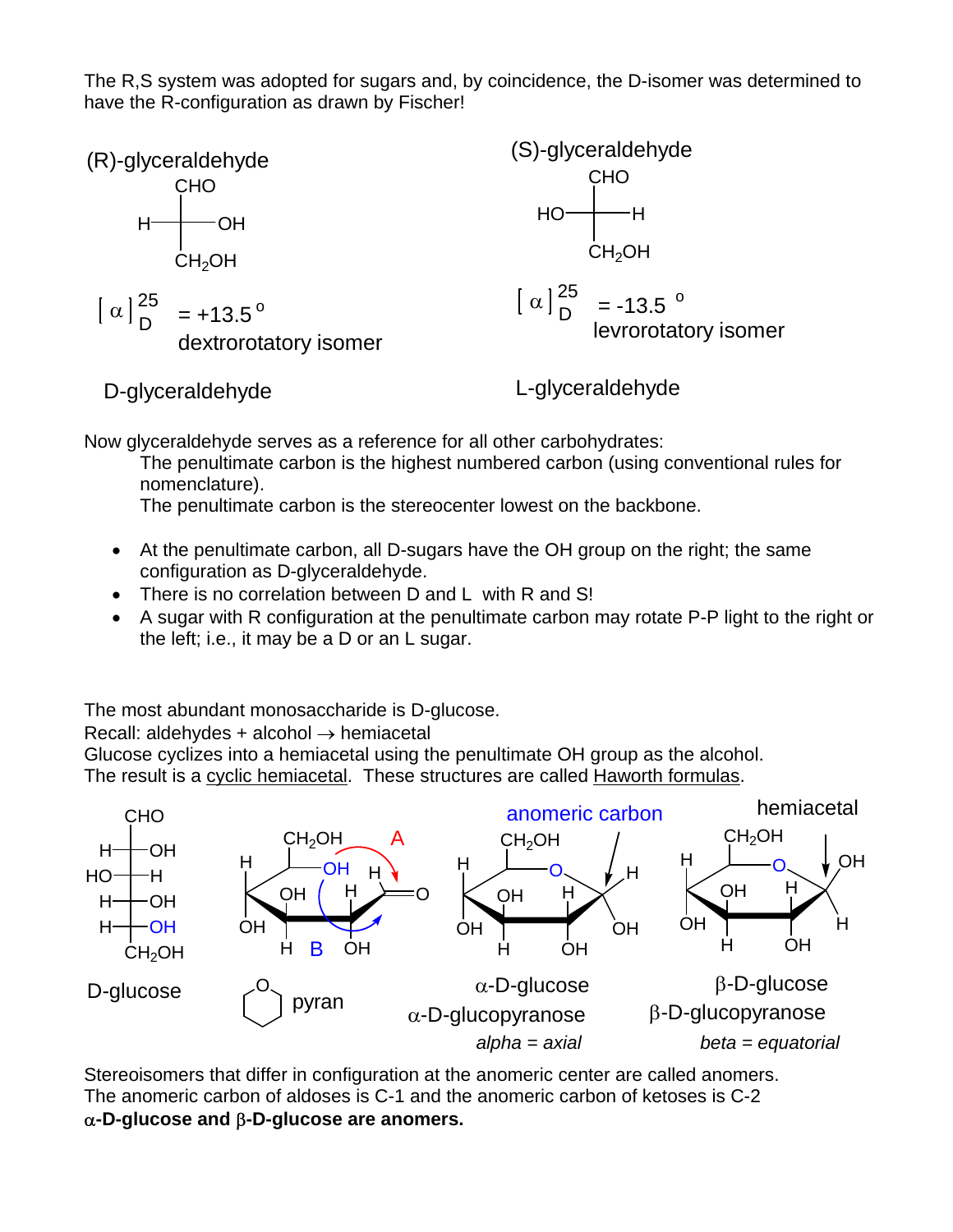Conversion of Fischer projection into Haworth formula and then into chair.



Now add the OH and H atoms on the ring.

If the OH is on the right side of Fischer then it ends up "down" in Haworth. Only consider OH at C-2, C-3 and C-4; the OH group at C-5 is part of the acetal. The C-6 carbon (CH<sub>2</sub>OH group) is always drawn "up" in Haworth.



To form chair, move "end" carbons:



Notice that OH groups (and  $CH<sub>2</sub>OH$  group at C-6) are all equatorial positions. OH group at C-1 is axial in the  $α$ -D-glucopyranose and equatorial in β-anomer.

Finish structure by adding hydrogen atoms

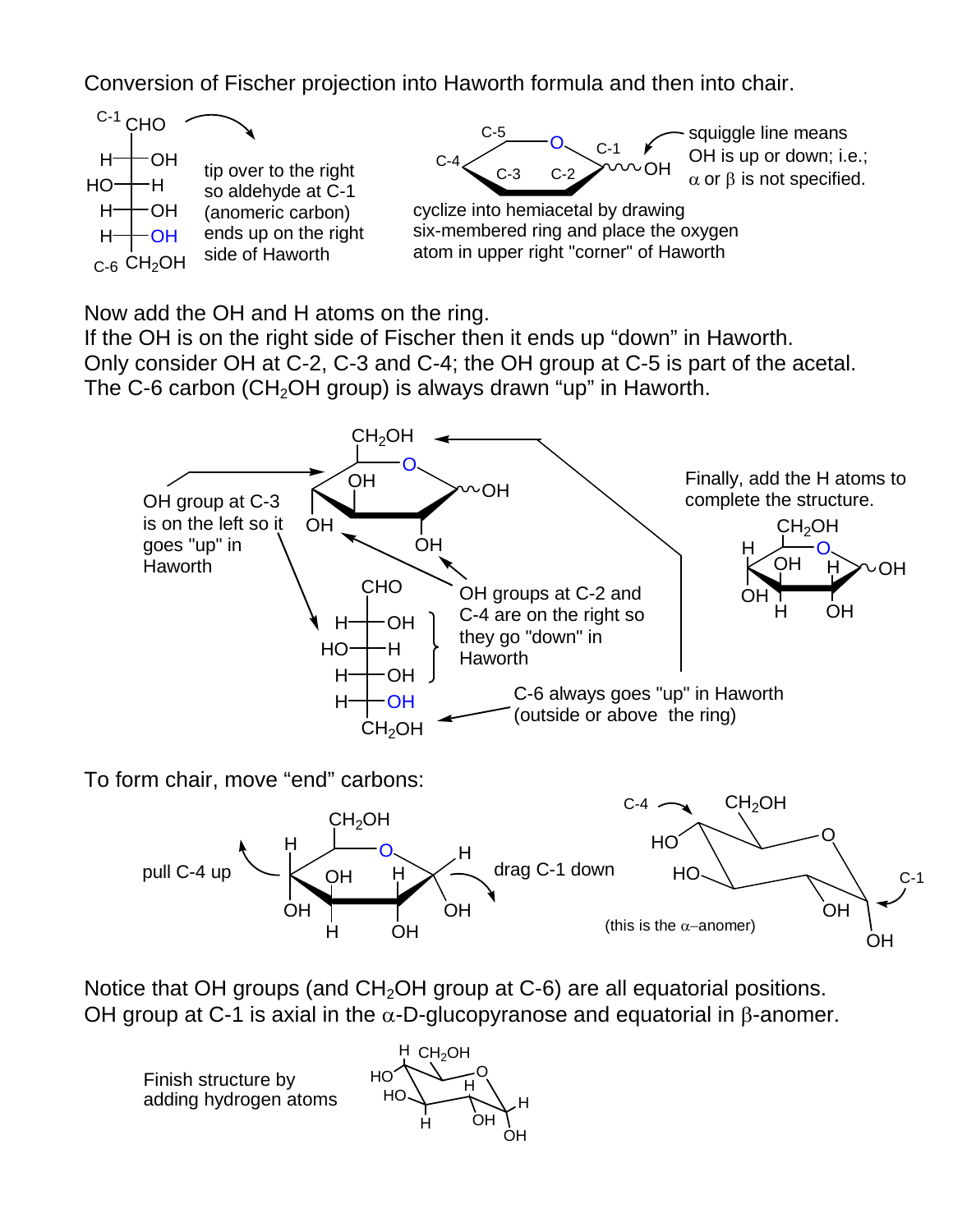**Mutarotation**- equilibration between α and β hemiacetals.

*mutarotation shown for glucose* 



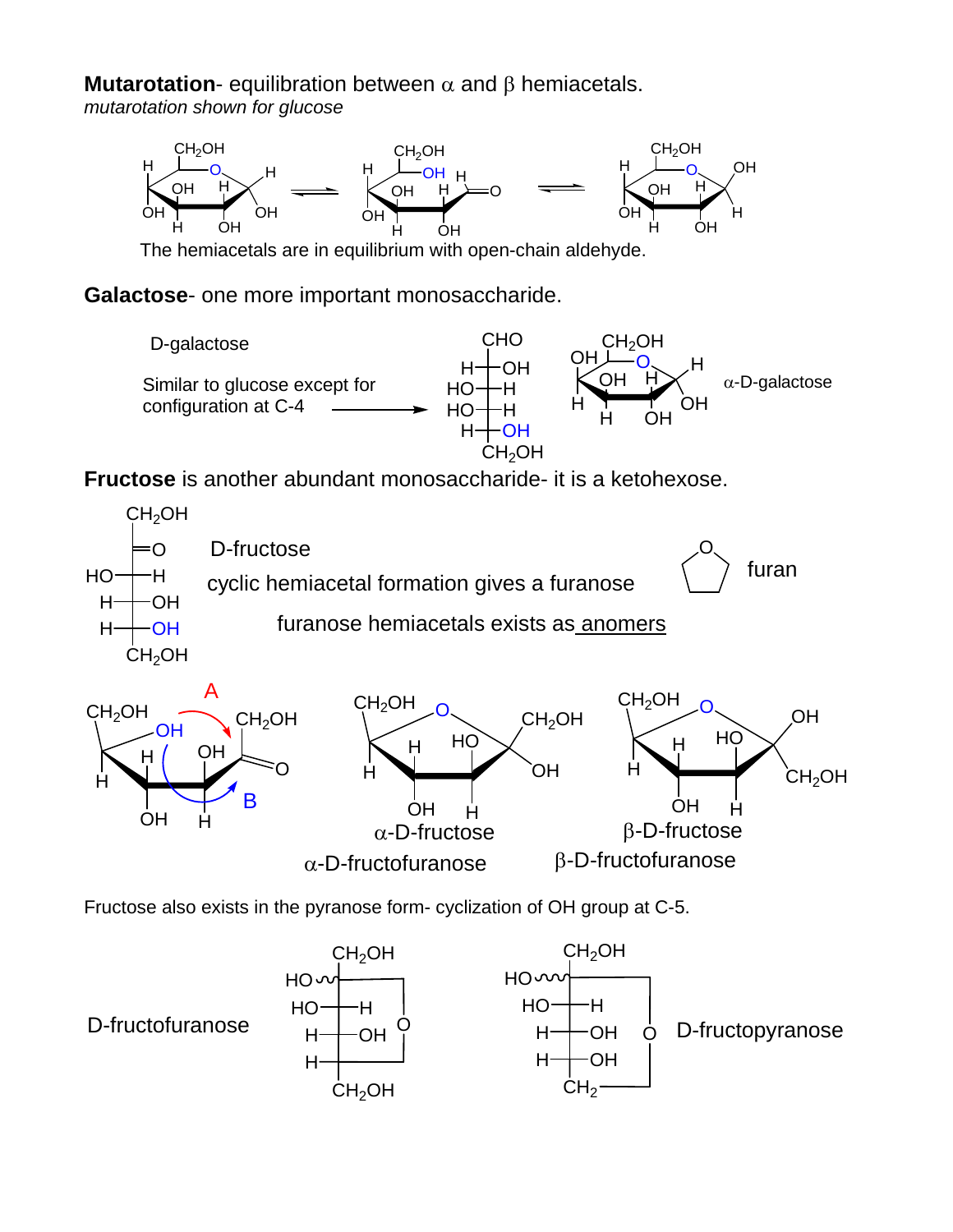### Glycosides- cyclic acetals

Treatment of monosaccharide with alcohol gives cyclic acetal. Monosaccharides exist mostly in hemiacetal form; conversion to acetal occurs easily:

Either anomer gives the same equilibrium mixture of glycosides



"ose" suffix- hemiacetal (may be open-chain aldehyde or ketone) "oside" suffix- acetal

An aglycone is the group bonded to the anomeric carbon atom of a glycoside; in the example above, methanol is the aglycone.



Mutarotation is not possible since acetals are not in equilibrium with open-chain form. Glycosides are stable in base like any acetal but easily hydrolyze in acid.

## **Reactions of monosaccharides**

- 1. Epimerization and isomerization in base- mostly useless
- 2. Reduction of aldehydes and ketones- alditols
- 3. Oxidation-aldonic acids and aldaric acids
- 4. Formation of ethers and esters
- 5. Reactions with phenylhydrazine- osazones
- 6. Chain-shortening- Ruff degradation
- 7. Chain-lengthening- Kiliani-Fischer synthesis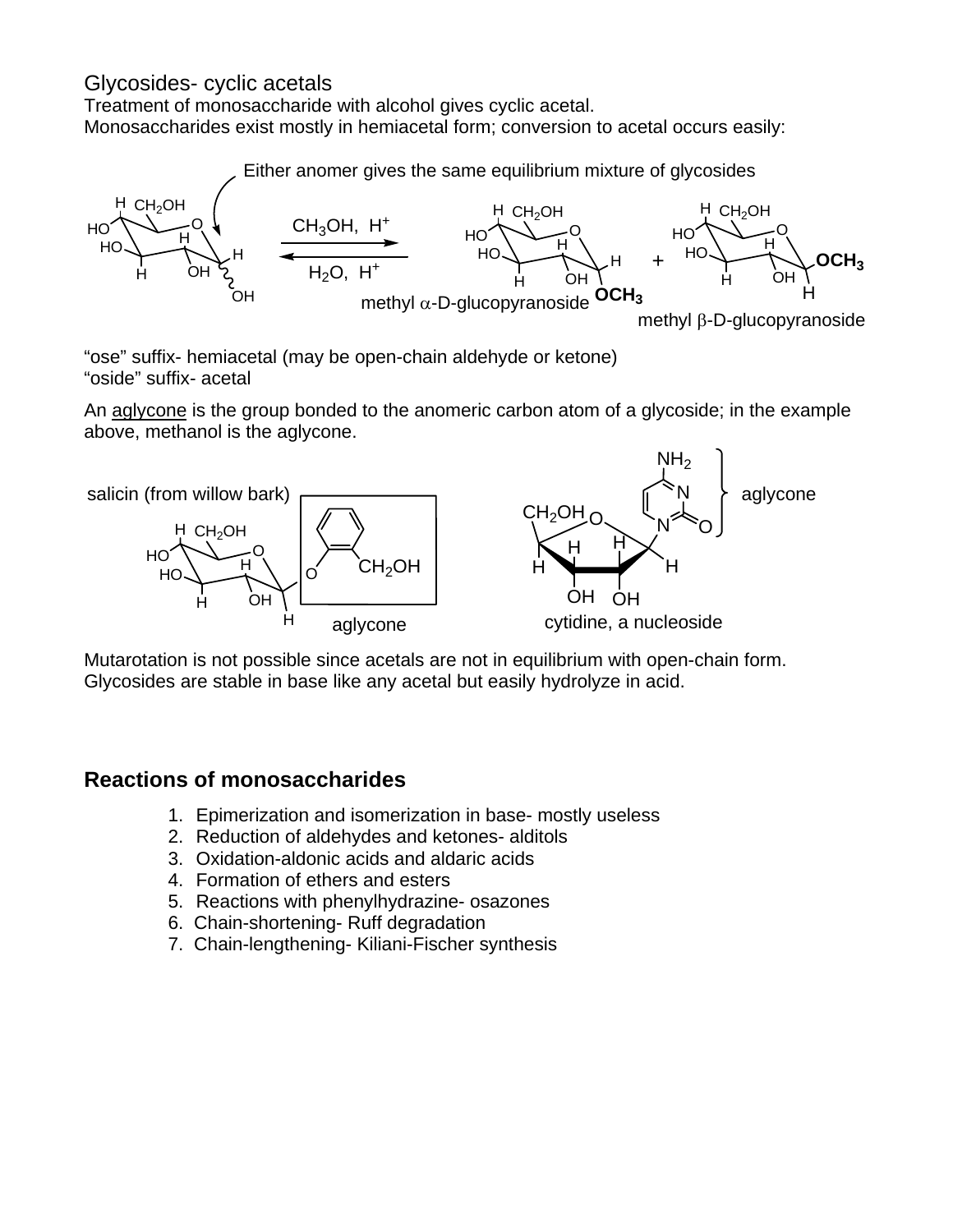### 1. Reactions with base- epimerization and isomerization

Base removes the alpha proton.

This is a reversible step and epimerization will occur:



Deprotonation forms the enolate which may also undergo a rearrangement:



This is called the enediol rearrangement.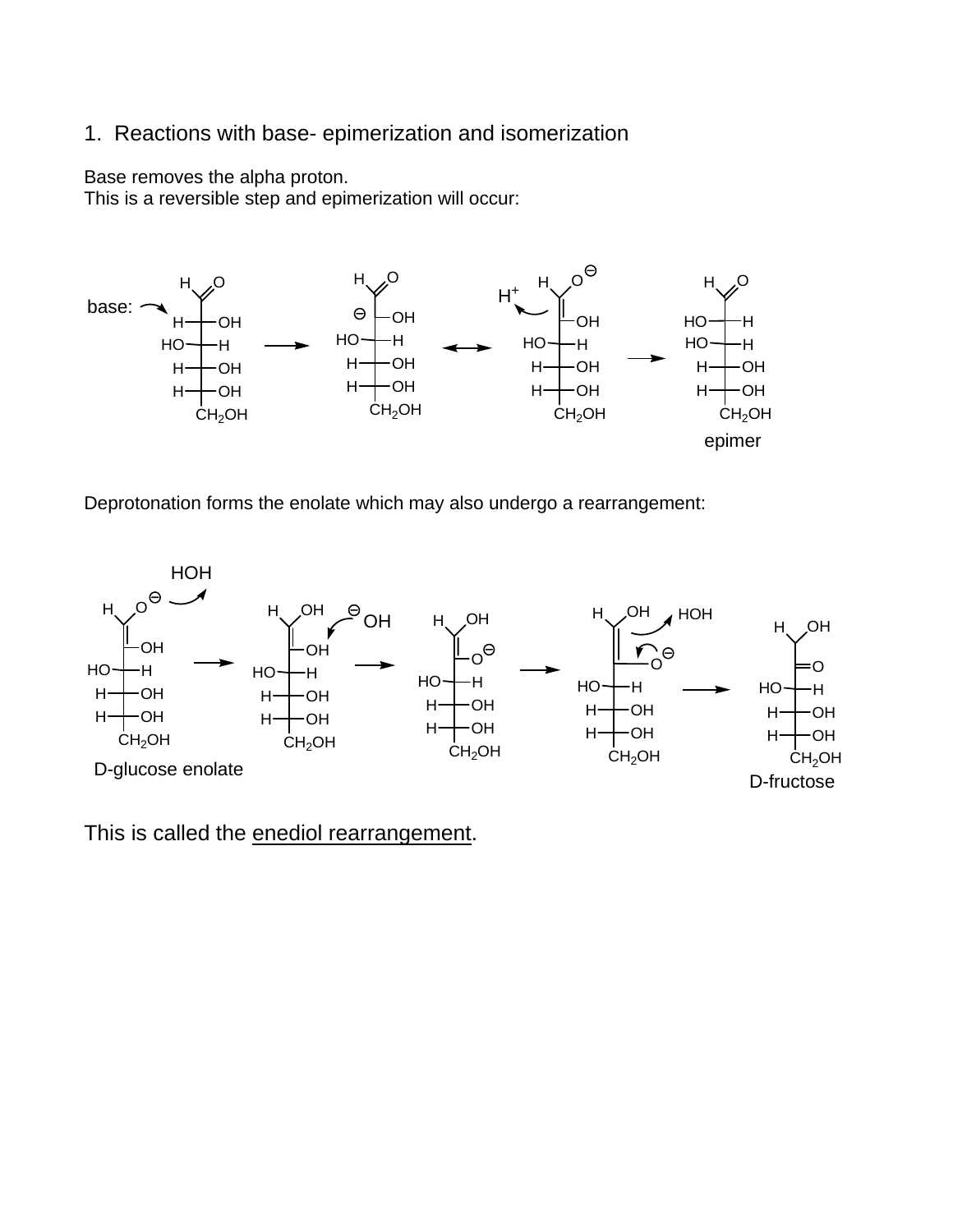#### 2. Reduction of aldehydes and ketones- alditols

Reduction of an aldose:



Reduction of a ketose gives epimers at C-2:



Notice that mannose and fructose provide mannitol.

Reduction may disclose latent remaining symmetry- reduction of allose gives an optically inactive alditol:

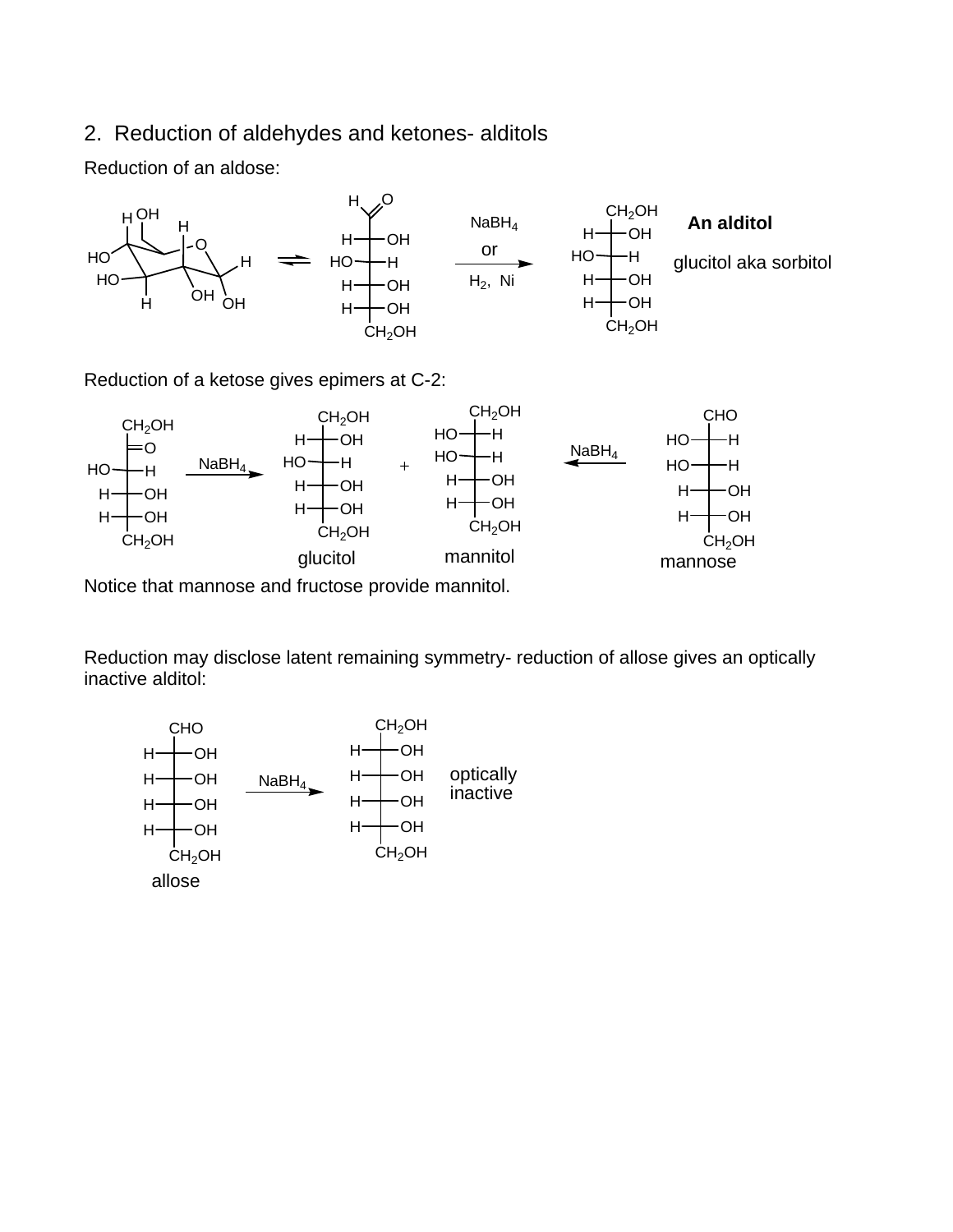3. Oxidation-aldonic acids and aldaric acids

Two sites of oxidation: Aldehyde terminal  $CH<sub>2</sub>OH$  group

• Bromine water oxidizes aldoses:



Bromine water

- $\checkmark$  does not oxidize ketoses
- $\checkmark$  does not oxidize other CH<sub>2</sub>OH groups
- $\checkmark$  does not cause epimerization or rearrangement of carbonyl group.
- Nitric acid oxidizes both aldehyde and terminal  $CH<sub>2</sub>OH$  group.



**Tollen's Test-** Tollen's reagent oxidizes aldehyde to carboxylate and produces metallic silver.



Due to the basic conditions cause epimerization and enediol rearragements. Sugars that reduce Tollen's reagent are called **reducing sugars**. Since a ketose will rearrange to an aldehyde, it is also a reducing sugar.



Glycosides are acetals and are **non-reducing sugars**. Acetals are not in equilibrium with openchain carbonyl.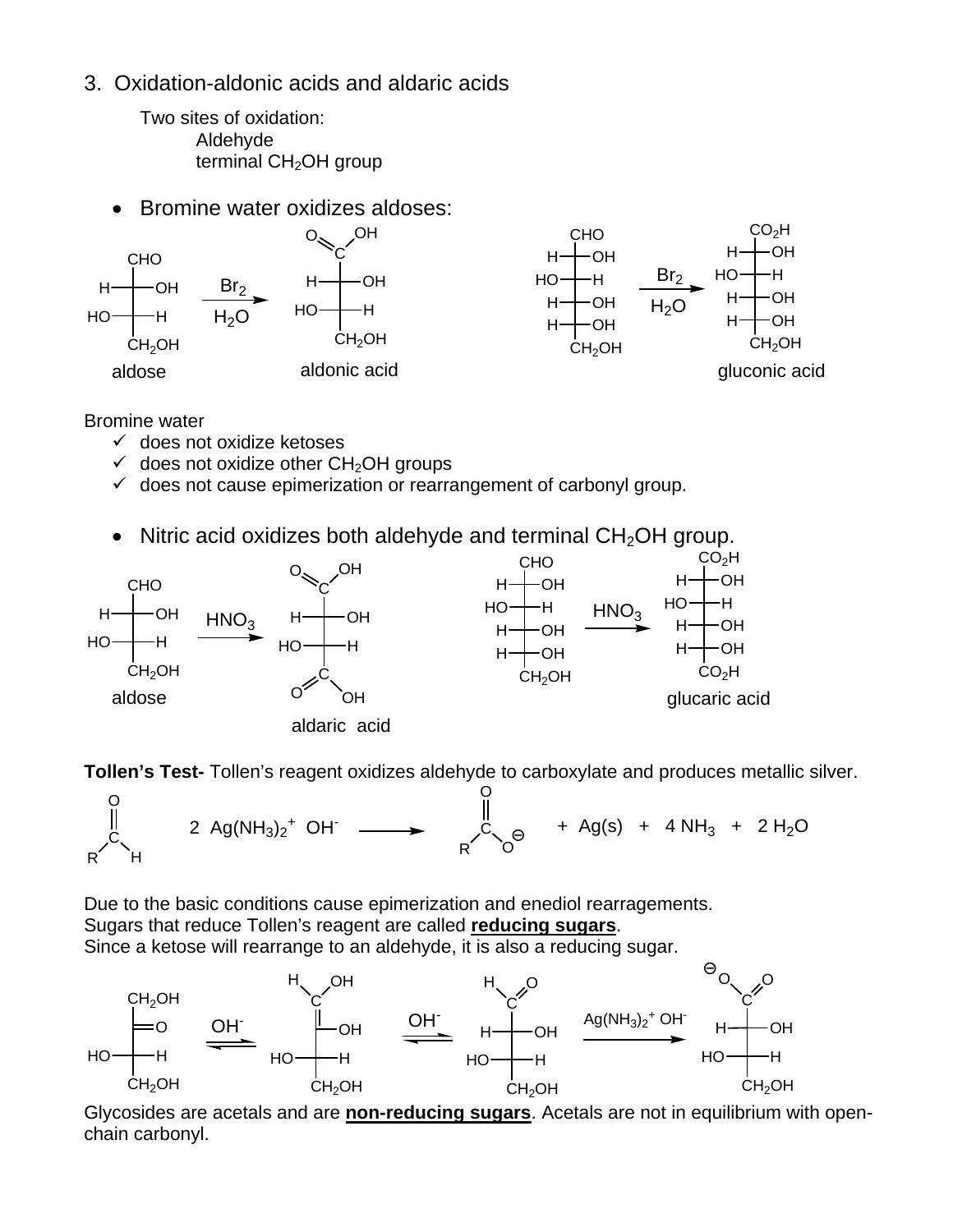### 4. Formation of ethers and esters

Hydroxy groups can be alkylated using CH<sub>3</sub>I and silver oxide. Silver oxide polarizes the C-Iodine bond and makes a strong electrophile:



Polyether and polyester derivatives are easier to crystallize from water.

## **5. Reactions with phenylhydrazine- osazones**

Sugars condense with two molecules of phenylhydrazine to give osazones. These are nice solids with sharp melting points.

Both C1 and C2 are converted to hydrazones:



Both aldoses and ketoses form osazones and the C2 stereochemistry is lost. C2 epimers give the same osazone (see glucose and mannose above).